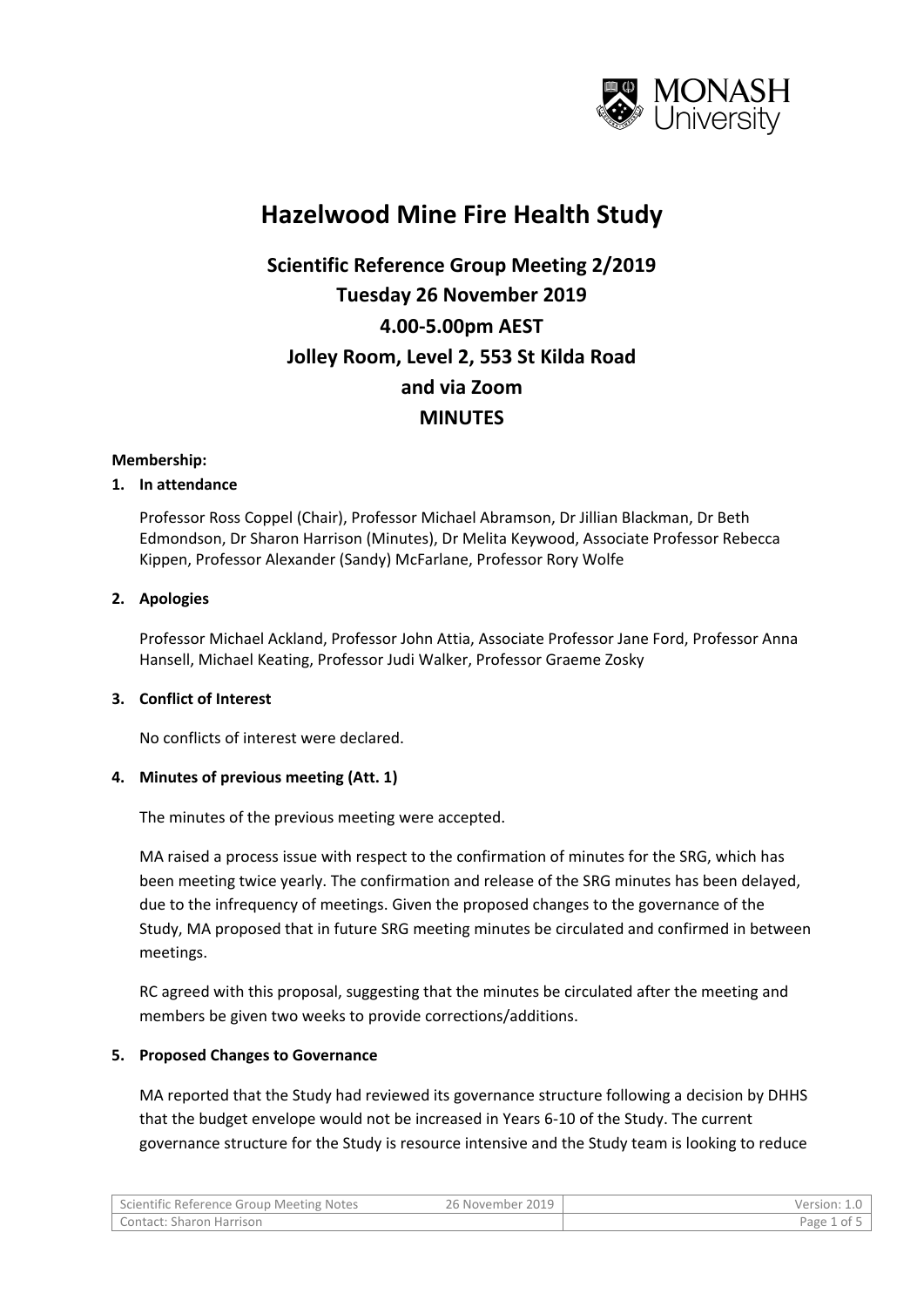the administrative load. A proposal for revisions to the Study governance will be submitted to DHHS following consultation with members of the SRG, CRG and CAC.

It has been proposed that the Study collaborate more closely with the Latrobe Health Assembly and increase engagement with local doctors via the Latrobe Regional Hospital.

## • *Requirement for SRG Member to Review of Study Research Outputs*

JB has proposed changes to the requirement for a SRG member to independently review each Study paper/report before it is submitted to DHHS for approval. This requirement has sometimes proved problematic, as SRG members are already listed as co-authors on some papers/reports. JB proposed that SRG members be offered co-authorship where they provide significant feedback on a paper.

Rebecca Kippen advised that she would be happy with the proposal that SRG members be offered co-authorship where appropriate.

Melita Keywood suggested that the plan to merge activities of the CRG and CAC with other health bodies in the Latrobe Valley was a good idea. MK supported the offering of coauthorship, adding that this would depend on the contribution provided by the reviewer. Beth Edmondson agreed with MK's views, emphasizing that the reviewer would need to make a meaningful contribution to be offered co-authorship.

It was emphasized that the Study would need to ensure that there are not any unexpected/unintended consequences vis-à-vis the independence of the review.

RC emphasized that maintaining the Study's community license is paramount and the Study needs to continue involving the community. RC suggested that if the CAC/CRG are to be dissolved and the Study engages with the local community and health professionals via the Latrobe Health Assembly, it would be desirable to have the Hazelwood Health Study listed as a standing item on the LHA meeting agenda so that the visibility of the Study in the Latrobe Valley is maintained.

RC stressed that there will need to be a communications strategy to explain the changes to governance and community engagement to the local community.

RC noted the feedback provided by SRG members in relation to the review of Study papers/reports and co-authorship, emphasizing that there are criteria that can be used to determine whether co-authorship should be offered and papers submitted for publication are subject to a scholarly review process.

MA agreed that is it important for the Study to maintain a community license. He noted that the LHA did not exist in 2014 when the Study was set up. The Study also maintains close links with LHA Board Chair, Professor John Catford, and LHA Executive Officer, Ian Needham. There is also a requirement under the contract with DHHS to hold an Annual Community Engagement session.

JB emphasized that she is concerned regarding the burden on SRG members who spend a considerable amount of time reviewing papers/reports and she would like to find a balance

| Scientific Reference Group Meeting Notes | 26 November 2019 | Version: 1.0 |
|------------------------------------------|------------------|--------------|
| Contact: Sharon Harrison                 |                  | Page 2 of 5  |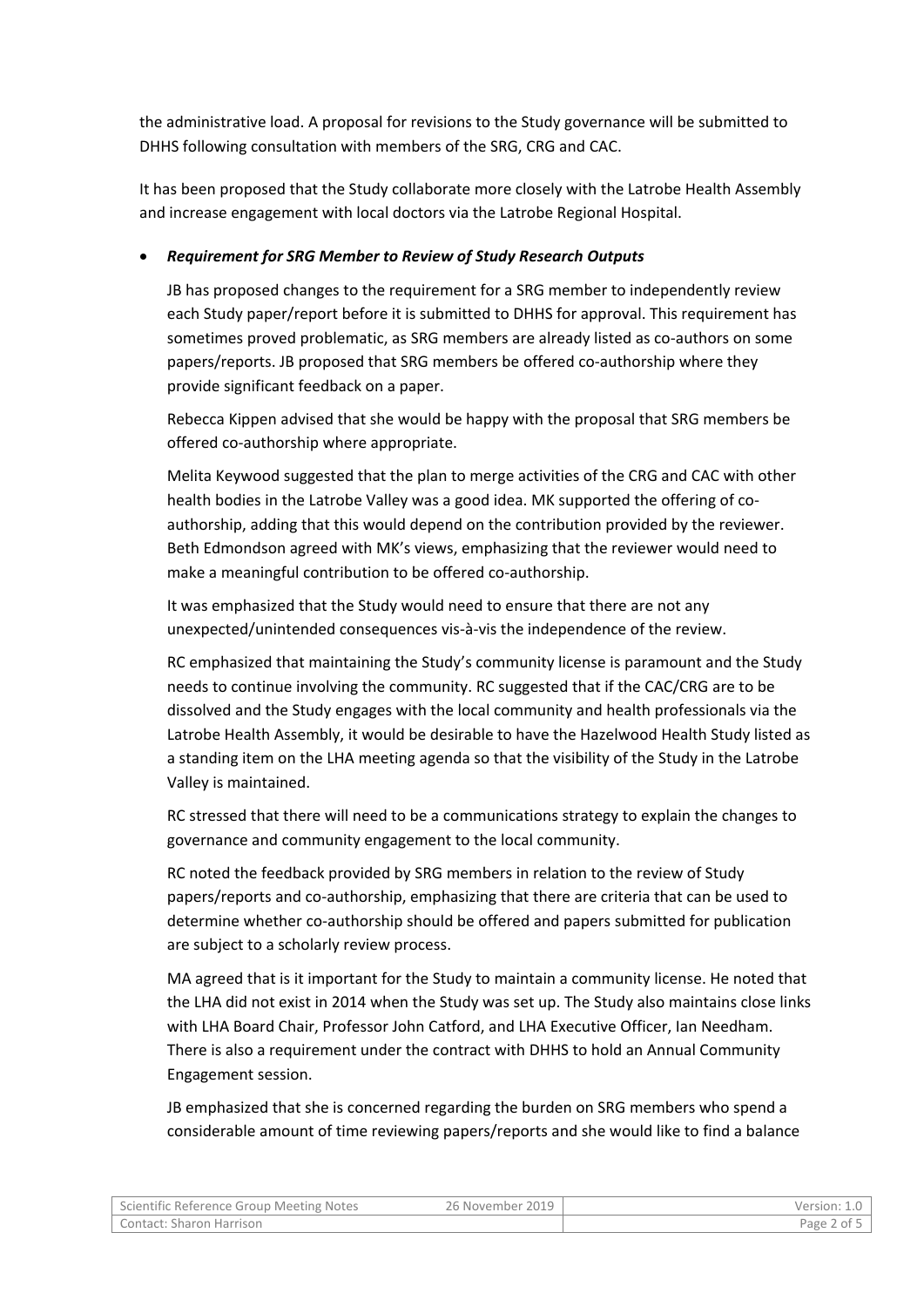between sourcing appropriate experts to review papers/reports and offering authorship to reviewers, where appropriate, in recognition of the work involved in reviewing papers. At present, if a member of the SRG is already a co-author on a paper then another reviewer needs to be found.

## • *SRG Meeting Frequency*

MA advised that the Study team is looking to reduce the workload around governance and proposes to reduce the frequency of the SRG meetings to once a year, with members responding to questions raised out-of-session as has been the practice for the SRG.

RC suggested that a Slack workspace be set up, as this will support group discussion and contributions will be recorded sequentially. This is better than having feedback recorded in a long email chain.

These proposed changes to governance were accepted.

RC reported that some University committees are using the Slack platform to circulate and review committee papers and proposed that Slack be used for the SRG. Feedback provided on committee papers is recorded in one location, rather than contained in a series of emails.

## **6. Revised Project Plan - Years 6 & 7 (Att. 2)**

The SRG's contribution to the development of the Study's Revised Project Plan for Years 6 & 7 was acknowledged. MA noted that unfortunately DHHS did not increase funding for the Study and it will therefore be necessary to limit the scope to work within the original Study budget.

RC encouraged Study researchers to look for opportunities for follow-on studies, basing further work on the Study data.

### **7. Study Findings**

## • *Hazelinks Mortality Report (Att. 4)*

MA reported that researchers had identified an additional 11 deaths in Morwell during the first 30 days of the mine fire, attributed with the mine fire event. This is an important finding. The results of this analysis were not entirely as expected but accorded with the information provided to the mine fire inquiry in relation to mortality attributable to the mine fire event.

The analysis compared Morwell to the remaining parts of the Latrobe Valley, and then nonexposed parts of Gippsland, focussing on the 30 days when residents were exposed the most. This was comparted to the year before the fire and 1 year after the fire.

RC requested that Table 4 from the Mortality Report be included in the meeting notes.

| Scientific Reference Group Meeting Notes | 26 November 2019 | Version: 1.0 |
|------------------------------------------|------------------|--------------|
| Contact: Sharon Harrison                 |                  | Page 3 of 5  |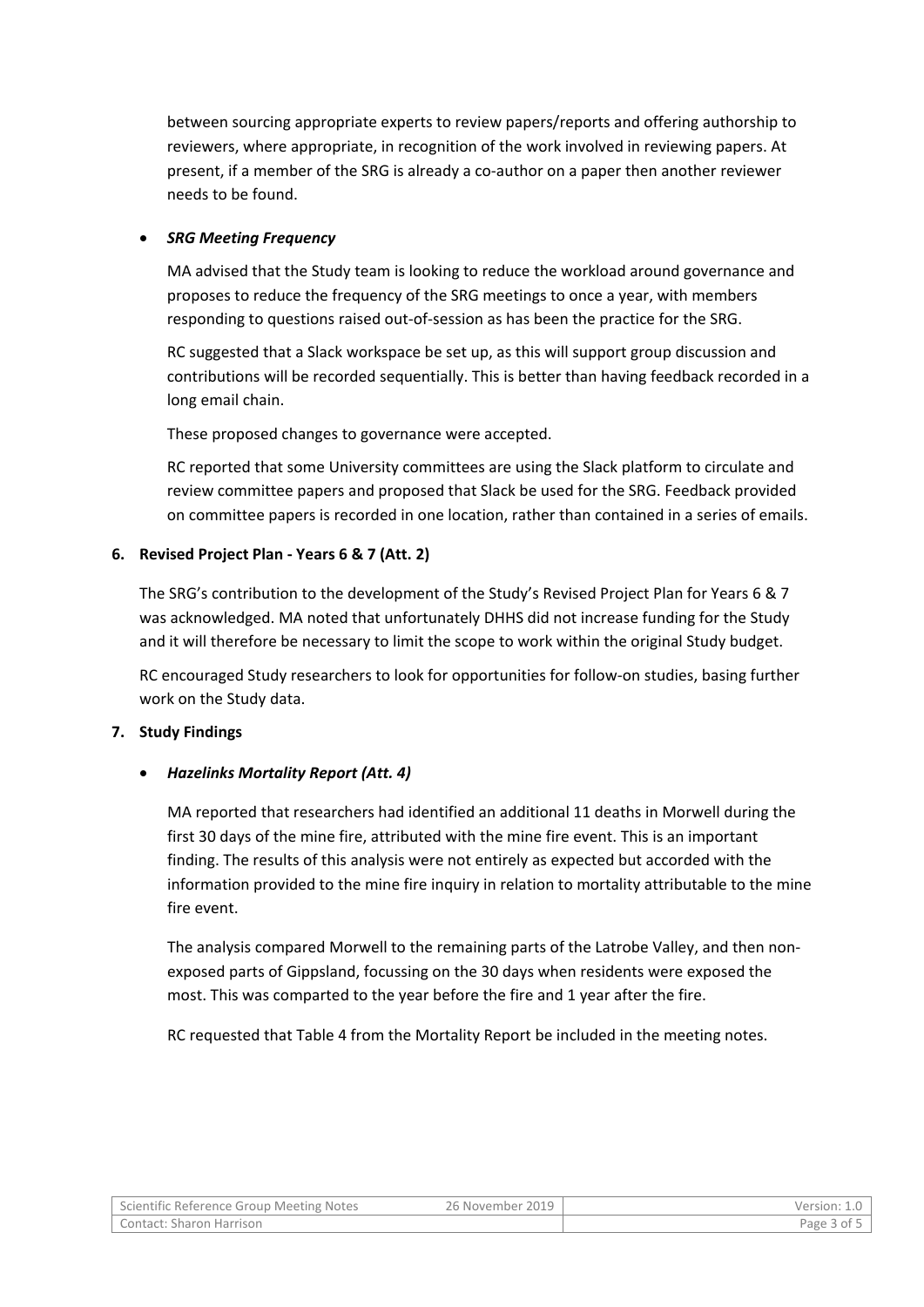| Cause of death                 | In all Latrobe Valley (incl<br>Morwell)                                                                         | In Morwell                                                                   | In the rest of Latrobe<br>Valley |
|--------------------------------|-----------------------------------------------------------------------------------------------------------------|------------------------------------------------------------------------------|----------------------------------|
|                                |                                                                                                                 | During the mine fire                                                         |                                  |
| Overall deaths                 | As expected                                                                                                     | As expected                                                                  | As expected                      |
| All injuries                   | Increased, particularly in men<br>and in residents aged 80+                                                     | Increased (may account for<br>most of the increase in all<br>Latrobe Valley) | Increased (weak)                 |
| All cardiovascular             | As expected                                                                                                     | As expected                                                                  | As expected                      |
| <b>Ischaemic Heart Disease</b> | As expected                                                                                                     | As expected                                                                  | As expected                      |
| All mental health              | As expected in total<br>population, a small increase in<br>risk among women                                     | Too few cases to estimate                                                    | As expected                      |
| Respiratory-related            | As expected                                                                                                     | As expected                                                                  | As expected                      |
|                                |                                                                                                                 | In the 6 months after the mine fire                                          |                                  |
| Overall deaths                 | As expected                                                                                                     | Increased (weak)                                                             | As expected                      |
| All injuries                   | As expected                                                                                                     | As expected                                                                  | As expected                      |
| All cardiovascular             | Increased, particularly in men<br>and in residents aged 80+ (and<br>weak evidence in residents<br>aged $< 80$ ) | Increased                                                                    | As expected                      |
| <b>Ischaemic Heart Disease</b> | Increased, particularly in men<br>and in residents aged 80+                                                     | Increased (may account for<br>most of the increase in all<br>cardiovascular) | As expected                      |
| All mental health              | As expected                                                                                                     | As expected                                                                  | As expected                      |
| Respiratory-related            | As expected                                                                                                     | As expected                                                                  | As expected                      |

## **Table 4 Summary of associations between time period, location and mortality**

There was some evidence of an increased overall risk of death in Morwell in the six months after the mine fire period, which was anticipated based on the Mine Fire Inquiry data. In the six months after the mine fire, an increased risk of death from cardiovascular conditions, particularly Ischaemic Heart Disease, was observed in Morwell and the broader Latrobe Valley. In the first 30 days of the mine fire period, the analysis of the death data showed an increase in injury-related deaths in males and in people over the age of 80 in Morwell, and in the broader Latrobe Valley. Most of the increase in injury-related deaths was in Morwell. There was also a small increase in mental health-related deaths in women.

Belinda Gabbe has reviewed the Mortality Report. In relation to the increase in injuryrelated deaths associated with the mine fire event, BG advised that this sort of phenomenon has been recorded before and had suggested that researchers might access the National Coronial Information System. MA discussed the findings with Richard Bassed, Deputy Director, Victorian Institute of Forensic Medicine, who advised that given that the increase in

| Scientific Reference Group Meeting Notes | 26 November 2019 | Version: 1.0 |
|------------------------------------------|------------------|--------------|
| Contact: Sharon Harrison                 |                  | Page 4 of 5  |